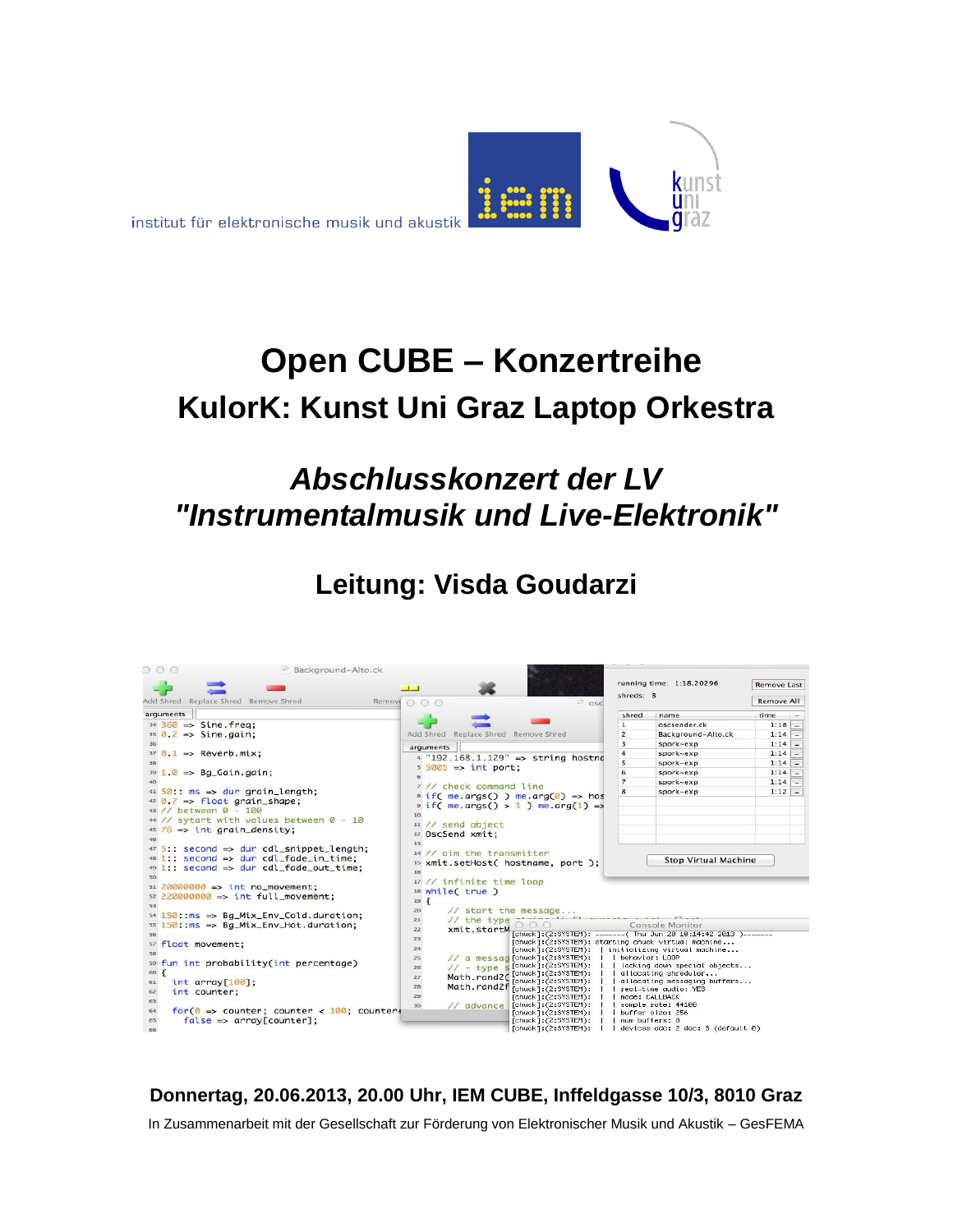### **Clix 6' Ge Wang (2007)**

Clix is a Laptop Orkestra classic created by the Architect of the programming language ChucK which is going to be used throughout the concert tonight. In this piece, human operators type to make sounds, while their machines synthesize, synchronize, and specialize the audio. Every key on the computer keyboard (upper/lower-case letters, numbers, symbols) is mapped to a distinct pitch (using the key's ASCII representation) and when pressed, emits a clicking sound that is synchronized in time to a common pulse. A (human) conductor coordinates frequency range, texture, movement, and timing.

#### **Dots and Lines to plane revisited 7' Andres Gutierrez (2013)**

This piece consists of the development of a texture that is created by the performers. Each Performer plays with the Trackpad of their laptop as the input for the textural instrument.

### **Untitled 7' All KulorK and other Lorks' members (2013)**

This is an improvisational piece to explore different interactions in a Laptop Ensemble. The instruments are evolved throughout this semester and other semesters by different Laptop Orkestra members.

Three types of instruments are used in this piece: 1. Using microphone input and creating an atmospheric feedback with it. 2. Using tilt sensor of the laptop to make drone- like sounds using different intervals. 3. Using keyboard input to control a granular synth.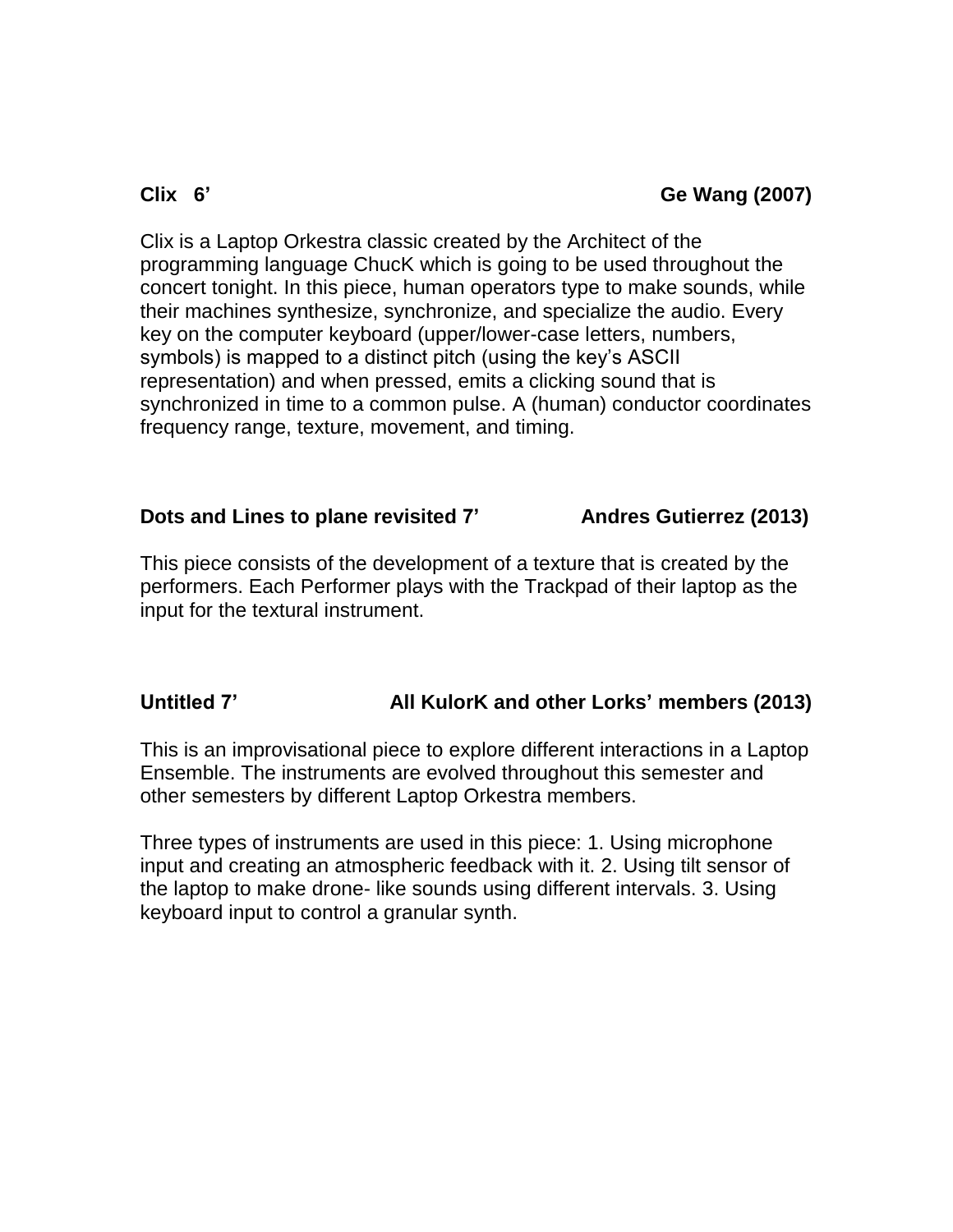#### **City at Night 7' Benjamin Stahl and Paul Wolff (2013)**

"City at Night" is an audiovisual piece capturing different aspects of the nightlife in a big city. While a small group of musicians create a background atmosphere with their movement, one musician performs categorized field-recordings. The density of human voices depends on the movement of the other performers.

The visual part is controlled by the motion and the sound on the one hand and by direct commands on the other hand. The musician, who plays the samples, represents the human walking through different places in a city, while the city itself is represented by those who control the atmosphere with their movements.

#### **Melodies 8' Visda Goudarzi (2013)**

This is a Live-Coding piece. The piece is originally made for the acoustic of a church but it can be performed in any space. The performers interact throughout the piece by changing the parameters of the synthesized melodies throughout the performance. The main melodies are evolving from Sin Oscillators to rougher sounds of Saw Oscillators.